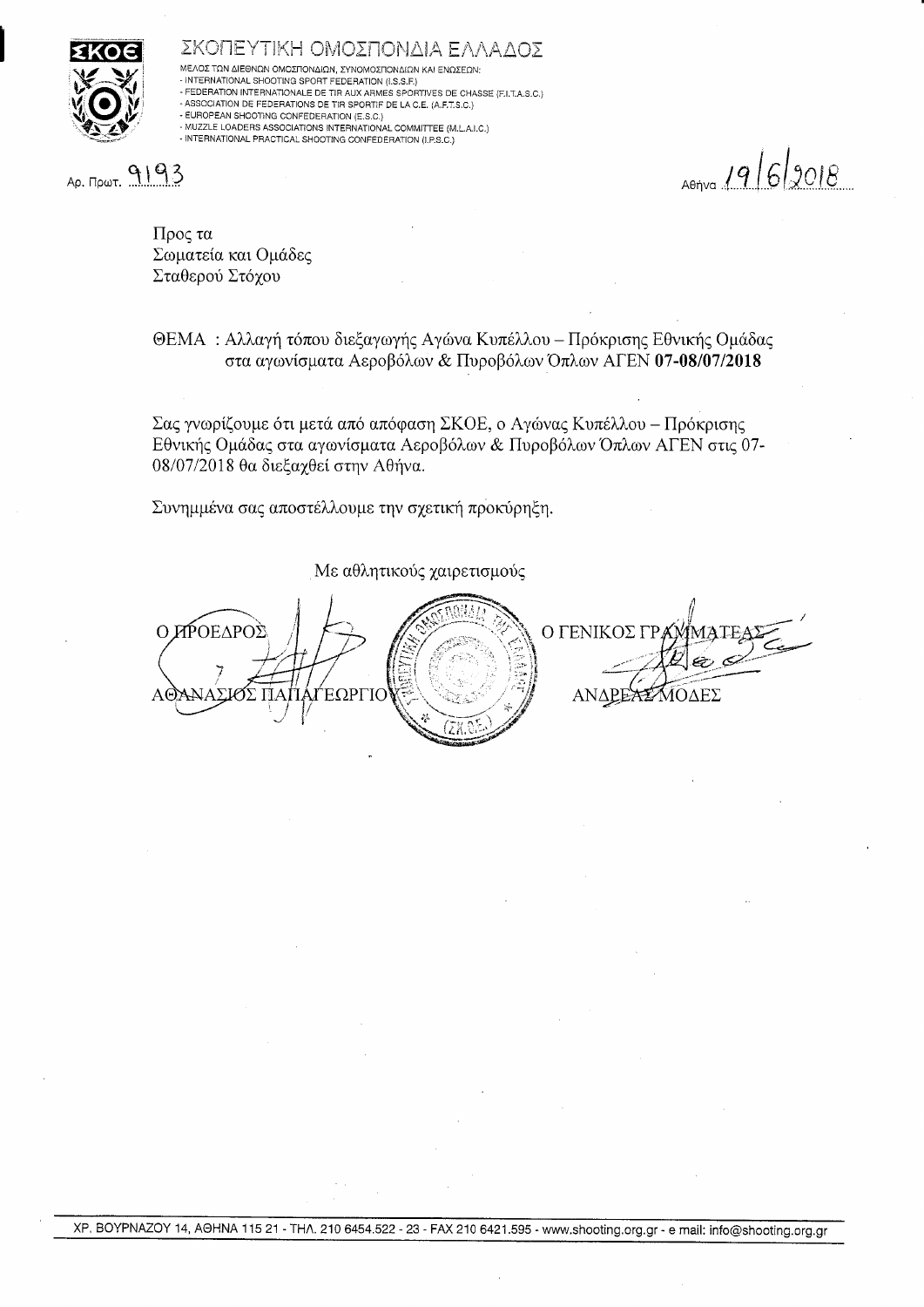

#### ΣΚΟΠΕΥΤΙΚΗ ΟΜΟΣΠΟΝΔΙΑ ΕΛΛΑΔΟΣ

ΜΈΛΟΣ ΤΩΝ ΔΙΕΘΝΩΝ ΟΜΟΣΠΟΝΔΙΩΝ, ΣΥΝΟΜΟΣΠΟΝΔΙΩΝ ΚΑΙ ΕΝΩΣΕΩΝ:<br>- INTERNATIONAL SHOOTING SPORT FEDERATION (I.S.S.F.)

- FEDERATION INTERNATIONALE DE TIR AUX ARMES SPORTIVES DE CHASSE (F.I.T.A.S.C.)

- ASSOCIATION DE FEDERATIONS DE TIR SPORTIF DE LA C.E. (A.F.T.S.C.)<br>- ASSOCIATION DE FEDERATIONS DE TIR SPORTIF DE LA C.E. (A.F.T.S.C.)

- MUZZLE LOADERS ASSOCIATIONS INTERNATIONAL COMMITTEE (M.L.A.I.C.) - INTERNATIONAL PRACTICAL SHOOTING CONFEDERATION (I.P.S.C.)

Ap.  $P_{\text{PQOT.}}$   $Q194$ 

 $19622018$ 

Προς τα Σωματεία και Ομάδες Σταθερού Στόχου

# ΘΕΜΑ: Προκήρυξη Αγώνα Κυπέλλου - Πρόκρισης Εθνικής Ομάδας στα αγωνίσματα Αεροβόλων & Πυροβόλων Όπλων ΑΓΕΝ - Αθήνα 07-08/07/2018

Η ΣΚΟΕ προκηρύσσει τους αγώνες Κυπέλλου - Πρόκρισης Εθνικής Ομάδας στα αγωνίσματα Αεροβόλων και Πυροβόλων Όπλων (ΑΓΕΝ) στις 07-08/07/2018 στο Εθνικό Σκοπευτήριο Βύρωνα και στο Σκοπευτήριο Μαλακάσας:

# Εθνικό Σκοπευτήριο Βύρωνα

#### Αγωνίσματα 10μ

 $\overline{\Sigma \alpha}$ ββατο 07/07/18

| 08.45           | Έλεγχος Οπλισμού                                      |
|-----------------|-------------------------------------------------------|
| $09.45 - 10.00$ | Περίοδος Προετοιμασίας και Δοκιμαστικών βολών         |
| $10.00 - 11.30$ | Αεροβόλο Πιστόλι & Αεροβόλο Τουφέκι - ΑΓΕΝ (α' σειρά) |
| $12.00 - 12.15$ | Περίοδος Προετοιμασίας και Δοκιμαστικών βολών         |
| $12.15 - 13.45$ | Αεροβόλο Πιστόλι & Αεροβόλο Τουφέκι - ΑΓΕΝ (β' σειρά) |

## Κυριακή 08/07/18

| 08.15           | Έλεγχος Οπλισμού                                      |
|-----------------|-------------------------------------------------------|
| $09.15 - 09.30$ | Περίοδος Προετοιμασίας και Δοκιμαστικών βολών         |
| $09.30 - 11.00$ | Αεροβόλο Πιστόλι & Αεροβόλο Τουφέκι - ΑΓΕΝ (α' σειρά) |
| $11.30 - 11.45$ | Περίοδος Προετοιμασίας και Δοκιμαστικών βολών         |
| $11.45 - 13.15$ | Αεροβόλο Πιστόλι & Αεροβόλο Τουφέκι - ΑΓΕΝ (β' σειρά) |
|                 | Απονομές                                              |

#### Αγωνίσματα 50μ

Σάββατο 07/07/18 & Κυριακή 08/07/18

| 08.45            | ι Έλεγχος Οπλισμού                              |  |
|------------------|-------------------------------------------------|--|
| $109.45 - 10.00$ | . Περίοδος Προετοιμασίας και Δοκιμαστικών βολών |  |
| $10.00 - 12.45$  | Τουφέκι 0,22 Τριών Στάσεων - ΑΓΕΝ               |  |

#### Κυριακή 08/07/18

| 08.15           | Έλεγχος Οπλισμού                              |  |
|-----------------|-----------------------------------------------|--|
| $09.15 - 09.30$ | Περίοδος Προετοιμασίας και Δοκιμαστικών βολών |  |
| $09.30 - 12.15$ | Τουφέκι 0,22 Τριών Στάσεων - ΑΓΕΝ             |  |
|                 | Απονομές                                      |  |

## Σκοπευτήριο Μαλακάσας

# Αγωνίσματα 25μ

| -Σαββατο $07/07/18$ |                      |
|---------------------|----------------------|
| 08.00               | Έλεγχος Οπλισμού     |
| $09.00 - 11.00$     | Πιστόλι Σπορ ΓΝ      |
| $11.30 - 13.30$     | Πιστόλι Ταχύτητας ΑΕ |
|                     |                      |

XP. BOYPNAZOY 14, AOHNA 115 21 - THA. 210 6454.522 - 23 - FAX 210 6421.595 - www.shooting.org.gr - e mail: info@shooting.org.gr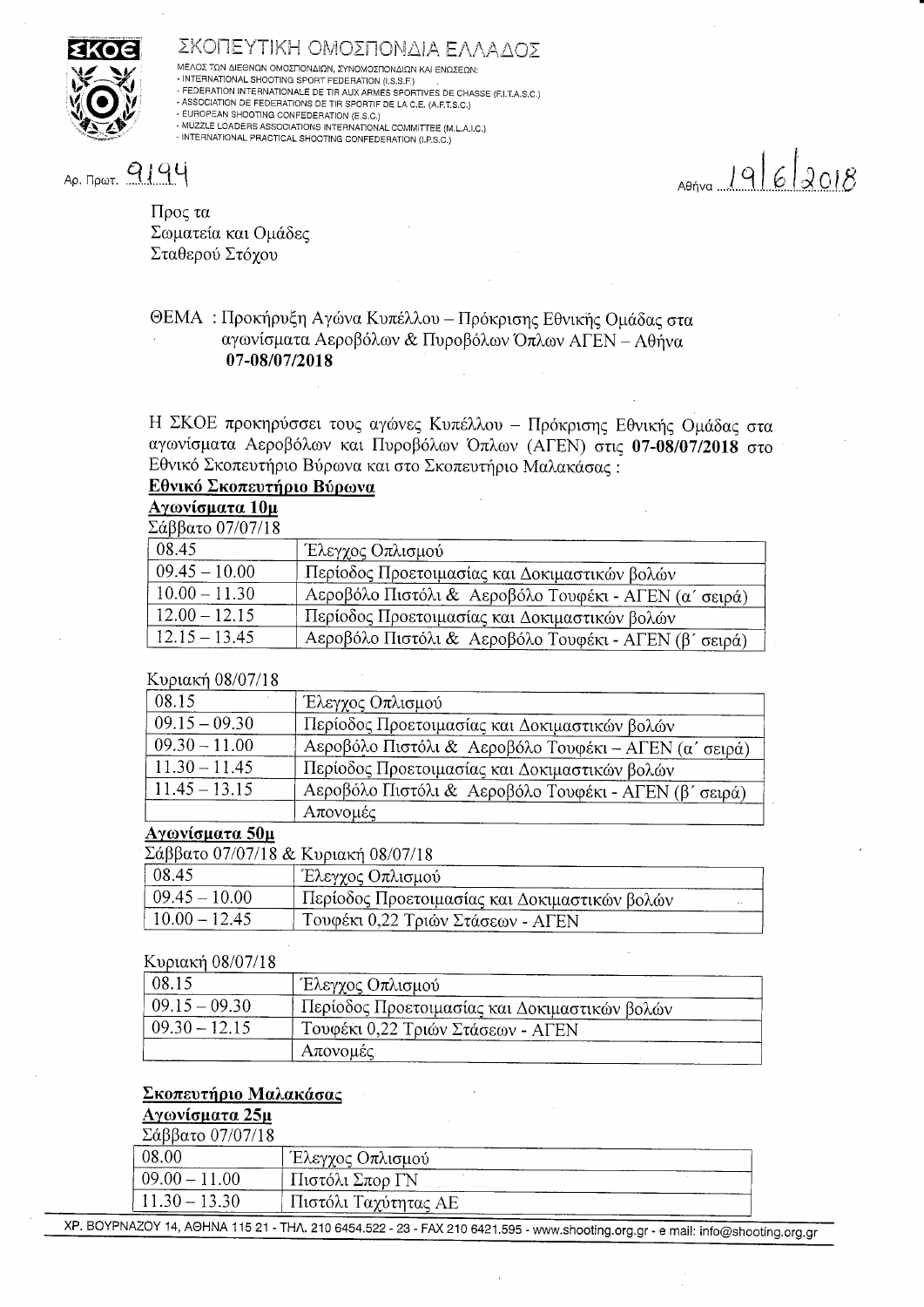Κυριακή 08/07/18

 $\Delta\Delta\sim 20$ 

| 08.00            | ∟Έλεγχος Οπλισμού    |  |
|------------------|----------------------|--|
| $09.00 - 11.00$  | Πιστόλι Ταχύτητας ΑΕ |  |
| $+11.30 - 13.30$ | Πιστόλι Σπορ ΓΝ      |  |
|                  | Απονομές             |  |

## ΓΕΝΙΚΕΣ ΠΑΡΑΤΗΡΗΣΕΙΣ

Οι αθλητές-τριες που καλούνται ονομαστικά από τη ΣΚ.Ο.Ε. σύμφωνα με την εν ισχύ Εγκύκλιο ΣΚΟΕ Σταθερού Στόχου Νο2 να συμμετάσχουν στους αγώνες είναι οι εξής:

## <u>Α. Σύμφωνα με την παράγραφο Β 1 & 2</u>

## ΑΓΩΝΙΣΜΑΤΑ ΠΥΡΟΒΟΛΩΝ ΟΠΛΩΝ ΑΓΕΝ

| ANNA KOPAKAKH (ΩΡΙΩΝ)                | Πιστόλι 25μ       |
|--------------------------------------|-------------------|
| ΚΑΣΟΥΜΗ ΑΓΑΘΗ (Α.ΚΑΣΟΥΜΗ)            | Πιστόλι 25μ       |
| ΠΑΝΑΓΙΩΤΟΥ ΙΩΑΝΝΑ (ΩΡΙΩΝ)            | Πιστόλι 25μ       |
| ΠΑΠΑΧΡΗΣΤΟΥ ΒΑΣΙΛΙΚΗ (ΝΙΚ/ΔΡΟΣ-ΕΛΑΣ) | Τουφέκι 3 Στάσεων |
| ΜΑΚΡΑΚΗ ΜΑΡΟΥΣΑ (ΣΛΖΕΥΣ)             | Τουφέκι 3 Στάσεων |
| ΚΑΤΣΟΥΛΗ ΟΛΓΑ (ΣΣΒ)                  | Τουφέκι 3 Στάσεων |

#### ΑΕΡΟΒΟΛΟ ΤΟΥΦΕΚΙ ΑΓΕΝ

| ΤΣΙΟΝΟΓΛΟΥ ΜΑΡΙΑ (ΑΡΧΕΛΑΟΣ)  | ΚΑΡΠΙΔΑΣ ΘΕΟΔΩΡΟΣ (ΩΡΙΩΝ)       |
|------------------------------|---------------------------------|
| ΕΥΘΥΜΙΟΥ ΧΡΥΣΟΥΛΑ (ΑΡΧΕΛΑΟΣ) | ΚΑΤΣΟΥΛΗ ΟΛΓΑ (ΣΣΒ)             |
| ΜΑΚΡΑΚΗ ΜΑΡΟΥΣΑ (ΣΛΖΕΥΣ)     | ΜΠΟΖΙΝΗ ΜΑΡΙΑ-ΕΛΕΝΗ (ΑΝΔΡΟΜΕΔΑ) |
| ΖΗΣΗΣ ΕΥΑΓΓΕΛΟΣ (ΩΡΙΩΝ)      |                                 |

## ΑΕΡΟΒΟΛΟ ΠΙΣΤΟΛΙ ΑΓΕΝ

| ΓΑΜΠΙΕΡΑΚΗΣ ΓΕΩΡΓΙΟΣ (ΣΛΖΕΥΣ)            | ΠΑΠΑΚΑΝΕΛΛΟΥ ΔΗΜΗΤΡΑ (ΣΛΖΕΥΣ) |  |  |  |
|------------------------------------------|-------------------------------|--|--|--|
| KOPAKAKH ANNA (ΩΡΙΩΝ)                    | ΠΑΥΛΙΔΗΣ ΠΑΝΑΓΙΩΤΗΣ (ΕΣΚΟΘ)   |  |  |  |
| ΚΟΡΑΚΑΚΗΣ ΔΙΟΝΥΣΙΟΣ (ΩΡΙΩΝ)              | ΡΩΣΣΗ ΠΛΟΥΜΙΣΤΗ (ΣΛΖΕΥΣ)      |  |  |  |
| ΜΑΛΓΑΡΙΝΟΣ ΚΩΝ/ΝΟΣ (ΕΣΚΟΘ)               | ΜΟΣΧΗ ΧΡΙΣΤΙΝΑ (ΑΡΧΕΛΑΟΣ)     |  |  |  |
| ΠΑΝΑΓΙΩΤΟΥ ΙΩΑΝΝΑ (ΩΡΙΩΝ)                | ΑΓΓΕΛΟΥ ΓΕΩΡΓΙΑ (ΣΟΕΛ)        |  |  |  |
| ΛΑΜΠΡΟΥ ΔΑΝΑΗ (ΣΟΕΛ)                     | ΜΑΡΑΓΚΟΥ ΑΣΗΜΙΝΑ (ΣΣΒ)        |  |  |  |
| ΜΑΣΤΡΟΔΗΜΗΤΡΟΠΟΥΛΟΣ ΓΕΩΡΓΙΟΣ (ΝΙΚΑΝΔΡΟΣ) |                               |  |  |  |

# Β. Σύμφωνα με την παράγραφο Β3 & 4

# ΑΕΡΟΒΟΛΟ ΤΟΥΦΕΚΙ ΑΓΕΝ

| ΘΕΟΔΩΡΟΥ<br>ΟΦΙΑ (ΑΡΧΕΛΑΟΣ)<br>. .<br>_____ | _____ | --------<br><b>Service Service</b> |
|---------------------------------------------|-------|------------------------------------|
|                                             | ----  | -------                            |

## ΑΕΡΟΒΟΛΟ ΠΙΣΤΟΛΙ ΑΓΕΝ

| $\Delta$ OYKA AΘHNA (ΣΟΕΛ)     | ΖΑΦΕΙΡΙΔΗ ΜΙΧΑΕΛΑ (ΑΟΜΠΟΥΝΤΟ)   |
|--------------------------------|---------------------------------|
| . ΜΙΧΕΛΑΚΟΥ ΣΤΑΥΡΟΥΛΑ (ΣΟΕΛ)   | ΑΡΓΥΡΟΠΟΥΛΟΥ ΚΩΝ/ΝΑ (Α.ΚΑΣΟΥΜΗ) |
| ΚΟΛΙΤΣΙΔΑΣ ΝΙΚΟΛΑΟΣ (ΝΙΚ/ΔΡΟΣ) | ΚΑΡΑΓΙΑΝΕΛΛΟΣ ΠΑΝΑΓΙΩΤΗΣ (ΣΣΒ)  |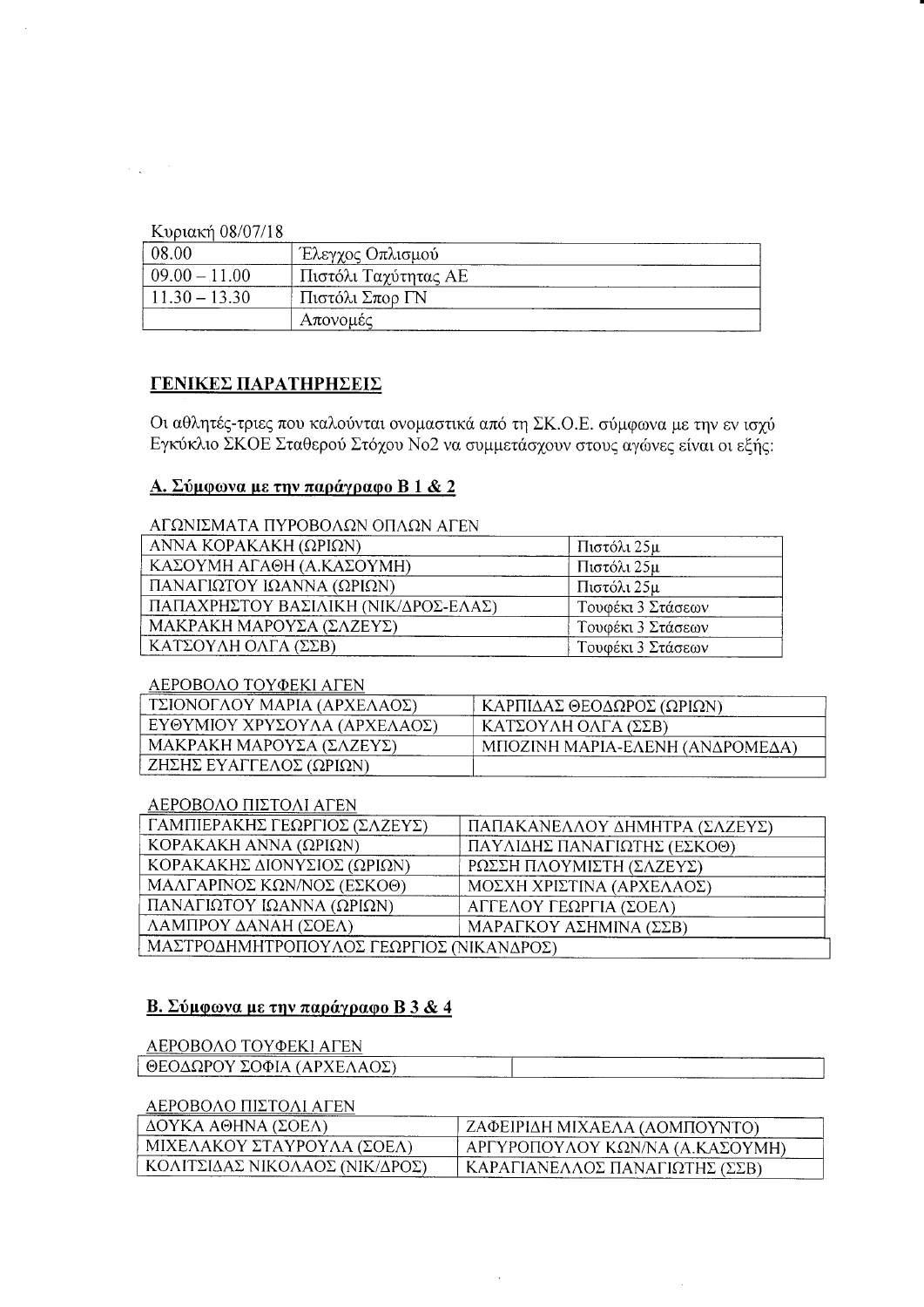Tη Δευτέρα 02/07/2018 θα ολοκληρωθεί η λίστα και θα ανακοινωθούν τα ovόματα τυχόν νέων αθλητών και αθλητριών που θα κληθούν ονομαστικά από τη ΣΚ.Ο.Ε. να συμμετάσχουν στους αγώνες σύμφωνα με τα αποτελέσματα των αγώνων A' Κατηγορίας που θα έχουν διοργανωθεί έως και την 01/07/2018 και τα  $\alpha$ ποτελέσματά τους έγουν αποσταλεί στη ΣΚΟΕ έως τις 02/07/18 και ώρα 10.00.

- 1. Οργανωτική Επιτροπή η ΕΣΣ/ΣΚ.Ο.Ε.
- 2. Τις δαπάνες συμμετοχής (διαμονή, διατροφή και μετακίνηση) των  $\alpha$ θλητών - τριών που μετακινούνται από περιοχή εκτός Νομού Αττικής και καλούνται ονομαστικά να συμμετάσχουν, καθώς και ενός προπονητή ή συνοδού ανά σωματείο για τις κατηγορίες Εφήβων - Νεανίδων, θα καλύψει η ΣΚ.Ο.Ε. με την κατάθεση σχετικών παραστατικών όπου aπαιτείται.
- 3. Τα αγωνίσματα είναι ατομικά ανά αγώνισμα και κατηγορία. Οι βραβεύσεις θα γίνονται στους συμμετέχοντες στο σύνολο των 2 ημερών oτις κατηγορίες AΓEN μετά το τέλος του κάθε αγωνίσματος της δεύτερης ημέρας. Σε κάθε περίπτωση που ο αριθμός των συμμετοχών στις κατηγορίες EN δεν δημιουργεί προϋποθέσεις βράβευσης συμφώνα με την Εγκύκλιο ΣΚΟΕ Σταθερού Στόχου Νο3 οι συμμετοχές αυτές θα ενοποιούνται στο αντίστοιχο αγώνισμα στις κατηγορίες ΑΓ.
- 4. Πέραν των αθλητών που θα κληθούν ονομαστικά να συμμετάσχουν, δικαίωμα συμμετοχής για τους αγώνες έχουν και όσοι αθλητές-τριες πληρούν τις προϋποθέσεις της εν ισχύ Εγκυκλίου ΣΚΟΕ Σταθερού Στόχου No2,  $\pi\alpha$ o.B
- 5. Evoτάσεις και εφέσεις υποβάλλονται γραπτά με παράβολο 30 € και 50 € αντίστοιχα.
- 6. Ισχύουν οι κανονισμοί της ISSF και οι εγκύκλιοι της ΣΚΟΕ.<br>7. Τα σωματεία καλούνται να ενημερώσουν για τη συμμετοχή
- Tα σωματεία καλούνται να ενημερώσουν για τη συμμετοχή των αθλητώντριών τους, τη ΣΚΟΕ, Χρ.Βουρνάζου 14, Αθήνα 11521, ή με φαξ 210-6421595, το αργότερο έως τη Δευτέρα 02/07/2018 και ώρα 12.00.
- 8. Σε κάθε περίπτωση προβλήματος για συμμετοχή στους αγώνες των αθλητών-τριων που ονομαστικά καλούνται πρέπει να ενημερωθεί εγγράφως η ΣΚΟΕ συγκεκριμένα για το λόγο του κωλύματος.
- 9. Θα χορηγηθούν σε όλους τους συμμετέχοντες αθλητές-τριες τα απαραίτητα φυσίγγια 0.22 για τη συμμετοχή τους στους αγώνες.
- 10. Το ωρολόγιο πρόγραμμα των αγώνων καθώς και οι κληρώσεις των θέσεων βολής θα ανακοινωθούν την Πέμπτη 05/07/2018.

Για ότι δεν προβλέπεται από την προκήρυξη αποφασίζει η Οργανωτική Επιτροπή των αγώνων.

Παρακαλείται η Διοίκηση του Εθνικού Σκοπευτηρίου Βύρωνα και του σκοπευτηρίου Μαλακάσας να προετοιμάσουν και να διαθέσουν κατά τις ημερομηνίες των αγώνων τους απαραίτητους λειτουργικούς και αγωνιστικούς γώρους για την απρόσκοπτη διεξαγωγή των αγώνων.

Με αθλητικούς χαιρετισμούς Ό ΠΡΟΕΔΡΟΣ Ο ΓΕΝΙΚΟΣ ΓΡ  $\mathcal{P}$  i ,<br>ΌΔΕΣ ΘΑΝΑΣΙΟΣ ΠΑΠΑΓΕΩΡΓΙΟΥ